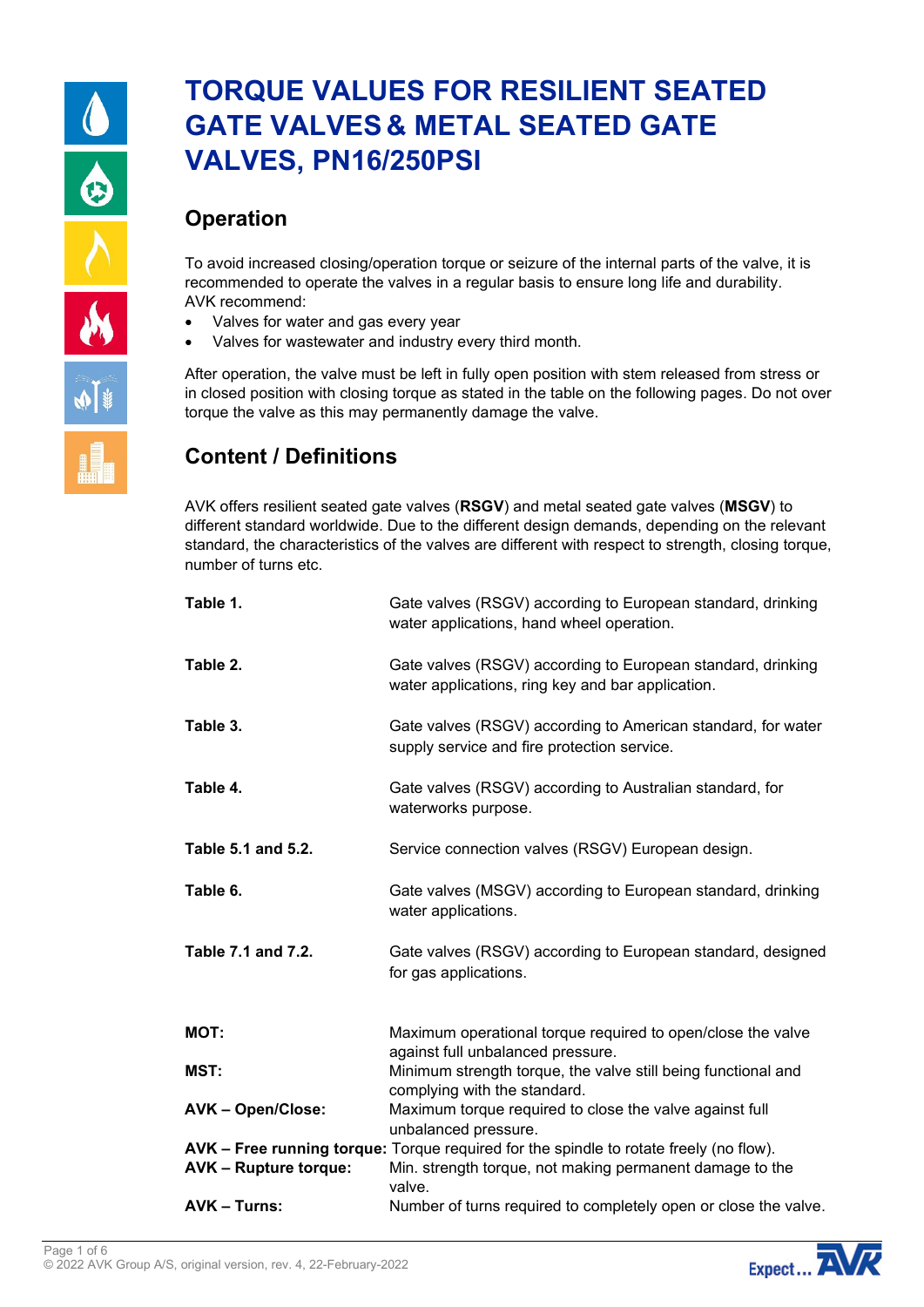# **TORQUE VALUES, RSGV, PN16 AVK Technical Information – Water Valves European Standards**

|              |           |            | <b>Standards</b> |                                                                                                                                                                                                                                                                                                              |                |      | <b>AVK</b>     |       |                             |                 |              |
|--------------|-----------|------------|------------------|--------------------------------------------------------------------------------------------------------------------------------------------------------------------------------------------------------------------------------------------------------------------------------------------------------------|----------------|------|----------------|-------|-----------------------------|-----------------|--------------|
|              |           |            |                  |                                                                                                                                                                                                                                                                                                              |                |      |                |       | New generation gate valve** |                 |              |
|              | <b>DN</b> | <b>MOT</b> | <b>MST</b>       | Open/Close                                                                                                                                                                                                                                                                                                   | <b>Rupture</b> | Free | <b>Turns</b>   | Open/ | Rupture                     | Free            | <b>Turns</b> |
|              | [mm       | [Nm        | [Nm]             | [Nm]                                                                                                                                                                                                                                                                                                         | [Nm]           | [Nm] |                | Close | [Nm]                        | [Nm]            |              |
|              |           |            |                  |                                                                                                                                                                                                                                                                                                              |                |      |                | [Nm]  |                             |                 |              |
|              | 40        | 40         | 90               | 40                                                                                                                                                                                                                                                                                                           | 400            | 6    | 11             | 25    | 250                         | 3               | 12           |
|              | 50        | 50         | 100              | 40                                                                                                                                                                                                                                                                                                           | 400            | 6    | 11             | 25    | 250                         | 3               | 12           |
|              | 65        | 65         | 130              | 60                                                                                                                                                                                                                                                                                                           | 400            | 6    | 14             | 25    | 250                         | 3               | 17           |
|              | 80        | 80         | 160              | 60                                                                                                                                                                                                                                                                                                           | 400            | 6    | 17             | 35    | 400                         | 3               | 17           |
|              | 100       | 100        | 200              | 80                                                                                                                                                                                                                                                                                                           | 400            | 6    | 21             | 35    | 400                         | 3               | 21           |
|              | 125       | 125        | 250              | 80                                                                                                                                                                                                                                                                                                           | 500            | 6    | 26             | 40    | 500                         | 3               | 26           |
|              | 150       | 150        | 300              | 80                                                                                                                                                                                                                                                                                                           | 600            | 12   | 26             | 40    | 600                         | 3               | 26           |
|              | 200       | 200        | 400              | 120/1005)                                                                                                                                                                                                                                                                                                    | 800            | 12   | $33/35^{5}$    | 80    | 800                         | 3               | 33           |
|              | 250       | 250        | 500              | $180^{7}$                                                                                                                                                                                                                                                                                                    | 1000           | 12   | 37             | 90    | 1000                        | 6               | 37           |
|              | 300       | 300        | 600              | $200^{7}$                                                                                                                                                                                                                                                                                                    | 1200           | 16   | 44             | 120   | 1200                        | 6               | 44           |
|              | 350       | 350        | 700              | $300^{1,6}$                                                                                                                                                                                                                                                                                                  | 1400           | 24   | 59             | 250   | 1400                        | 24              | 59           |
|              | 400       | 400        | 800              | $300^{1,6}$                                                                                                                                                                                                                                                                                                  | 1600           | 24   | $59/50^{4}$    | 250   | 1600                        | 24              | 59           |
|              | 450       | 450        | 900              | 3001)/450 <sup>2</sup> ) /5003)                                                                                                                                                                                                                                                                              | 1600           | 25   | 591)/432)/393) | 450   | 1600                        | 25              | 43           |
|              | 500       | 500        | 1000             | 3001)/450 <sup>2</sup> ) /5003)                                                                                                                                                                                                                                                                              | 1600           | 25   | 591)/432)/433) | 450   | 1600                        | 25              | 43           |
|              | 600       | <b>NA</b>  | 1200             | 500 <sup>2</sup> )/700 <sup>3)</sup>                                                                                                                                                                                                                                                                         | 1600           | 25   | 531)/522)/533) | 500   | 1600                        | 25              | 52           |
|              | 700       | <b>NA</b>  | 1400             | 850                                                                                                                                                                                                                                                                                                          | 3000           | 60   | 60             |       |                             |                 |              |
|              | 800       | <b>NA</b>  | 1600             | 850                                                                                                                                                                                                                                                                                                          | 3000           | 60   | 70             |       |                             |                 |              |
|              | 900       | <b>NA</b>  | 1800             | 800/800/1100*)                                                                                                                                                                                                                                                                                               | 4000           | 300  | 85             |       |                             |                 |              |
|              | 1000      | <b>NA</b>  | 2000             | 800/800/1100*)                                                                                                                                                                                                                                                                                               | 4000           | 300  | 85             |       |                             |                 |              |
|              |           |            |                  |                                                                                                                                                                                                                                                                                                              |                |      |                |       |                             |                 |              |
|              |           |            |                  |                                                                                                                                                                                                                                                                                                              |                |      |                |       |                             |                 |              |
| $1)$ $0 - 1$ | 00.000200 |            |                  | $0.68003$ O $\frac{31}{2}$ C $\frac{1}{2}$ $\frac{1}{2}$ C $\frac{1}{2}$ $\frac{1}{2}$ C $\frac{1}{2}$ $\frac{1}{2}$ C $\frac{1}{2}$ $\frac{1}{2}$ $\frac{1}{2}$ $\frac{1}{2}$ $\frac{1}{2}$ $\frac{1}{2}$ $\frac{1}{2}$ $\frac{1}{2}$ $\frac{1}{2}$ $\frac{1}{2}$ $\frac{1}{2}$ $\frac{1}{2}$ $\frac{1}{2}$ |                |      |                |       | $10100 \text{ N}10501000$   | 10 <sub>0</sub> |              |

### **Table 1: Water – EN 1074-2 Annex A, EN 1171-Cat. 2, DIN 3352-4, BS 5163-Type A**

<sup>1)</sup> Series 02 & 20, <sup>2)</sup> Series 06 & 26, <sup>3)</sup> Series 55, <sup>4)</sup> Series 36, <sup>5)</sup> Series 15, <sup>6)</sup> Series 15/7X, <sup>7)</sup> Series 18/00 DN250/300 = 150 Nm.

\* 6 bar/10bar/16bar

\*\* For actuator sizing on ISO-flange valves series 21/37 and 21/38 new generation gate valves type A, use torque values from Table 2.

| able 2: | Water – EN1074-2 Annex B, EN 1171-Cat. 4, BS 5163-Type B |            |                  |                   |                |      |              |                   |                           |                |              |
|---------|----------------------------------------------------------|------------|------------------|-------------------|----------------|------|--------------|-------------------|---------------------------|----------------|--------------|
|         |                                                          |            | <b>Standards</b> |                   | <b>AVK</b>     |      |              |                   |                           |                |              |
|         |                                                          |            |                  |                   |                |      |              |                   | New generation gate valve |                |              |
|         | <b>DN</b>                                                | <b>MOT</b> | <b>MST</b>       | <b>Open/Close</b> | <b>Rupture</b> | Free |              | <b>Open/Close</b> | <b>Rupture</b>            | Free           |              |
|         | [mm]                                                     | [Nm]       | [Nm]             | [Nm]              | [Nm]           | [Nm] | <b>Turns</b> | [Nm]              | [Nm]                      | [Nm]           | <b>Turns</b> |
|         | 40                                                       | 100        | 500              | 90                | 500            | 6    | 4            |                   |                           |                |              |
|         | 50                                                       | 110        | 550              | 90                | 550            | 6    | 5            | 40                | 550                       | 6              | 5            |
|         | 65                                                       | 125        | 625              | 90                | 625            | 6    |              | 50                | 625                       | 6              | 7            |
|         | 80                                                       | 140        | 700              | 120               | 700            | 6    | 8            | 60                | 700                       | 6              | 8            |
|         | 100                                                      | 160        | 800              | 135               | 800            | 6    | 9            | 70                | 800                       | 6              | 9            |
|         | 125                                                      | 185        | 925              | 155               | 925            | 12   | 12           | -                 |                           | $\blacksquare$ |              |
|         | 150                                                      | 210        | 1050             | 180               | 1050           | 12   | 14           | 110               | 1050                      | 12             | 14           |
|         | 200                                                      | 260        | 1300             | 210               | 1300           | 12   | 18           | 190               | 1300                      | 12             | 18           |
|         | 250                                                      | 310        | 1550             | 210               | 1550           | 16   | 22           | 200               | 1550                      | 16             | 22           |
|         | 300                                                      | 360        | 1800             | 210               | 1800           | 24   | 26           | 200               | 1800                      | 24             | 26           |
|         | 350                                                      | 410        | 2050             | 300               | 2050           | 24   | 31           | 300               | 2050                      | 24             | 31           |
|         | 400                                                      | 460        | 2300             | 450               | 2300           | 25   | 35           | 370               | 2300                      | 25             | 35           |
|         | 450                                                      | 510        | 2550             | $500^{1}$         | 2550           | 25   | 39           | 450               | 2550                      | 25             | 39           |
|         | 500                                                      | 560        | 2800             | $500^{1}$         | 2800           | 25   | 43           | 450               | 2800                      | 25             | 43           |
|         | 600                                                      | NA         | 3300             | $700^{1}$         | 3300           | 25   | 53           | 500               | 3300                      | 25             | 53           |

#### **Table 2: Water – EN1074-2 Annex B, EN 1171-Cat. 4, BS 5163-Type B**

 $\overline{1}$ ) Series 55

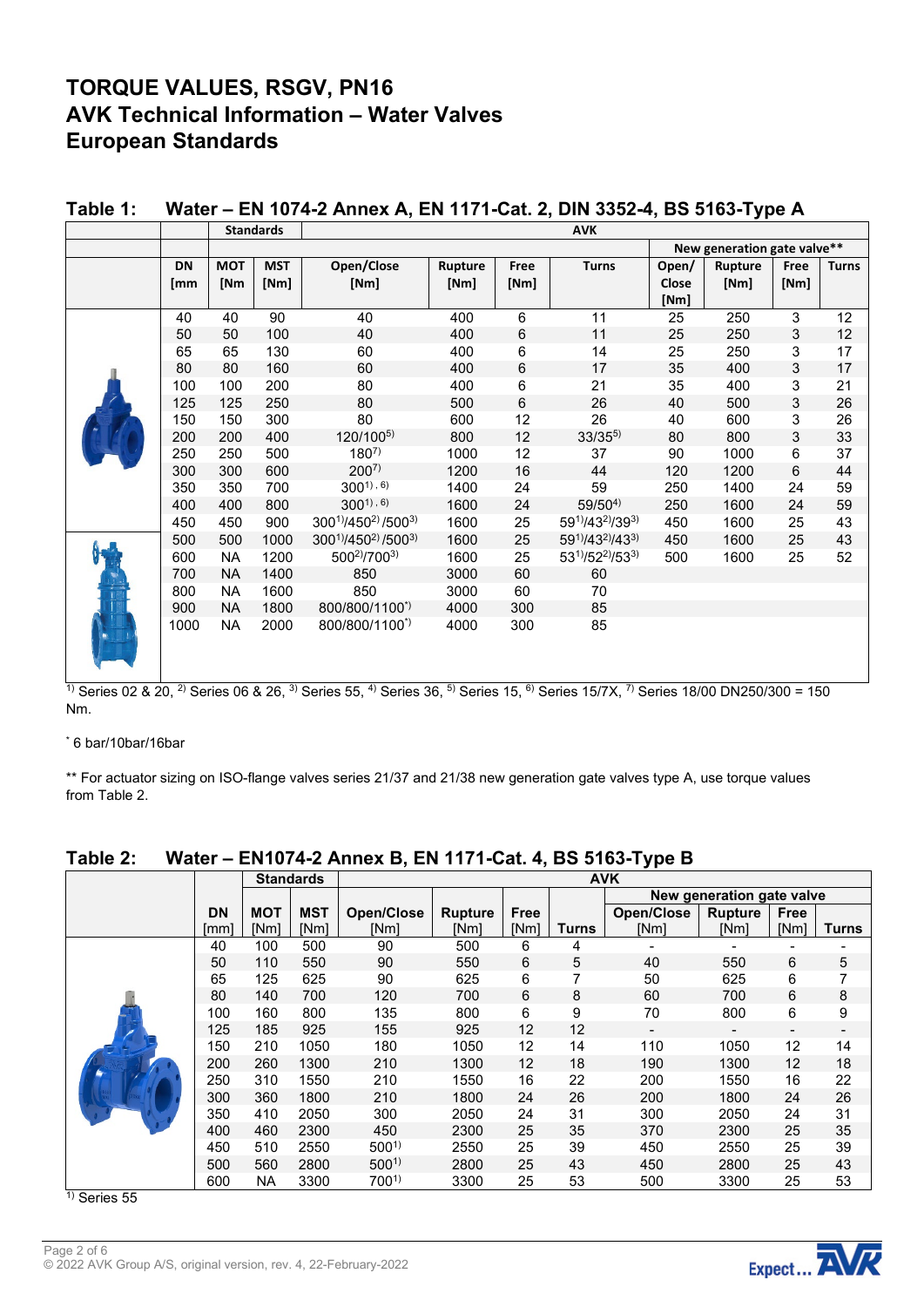## **TORQUE VALUES, RSGV, PN16/250PSI AVK Technical Information – Water Valves American & Australian Standards**

|                     |                        | <b>Standards</b>       |                               |                            | <b>AVK</b>                         |                                                |
|---------------------|------------------------|------------------------|-------------------------------|----------------------------|------------------------------------|------------------------------------------------|
| <b>DN</b><br>[inch] | <b>MOT</b><br>[ft-Ibs] | <b>MST</b><br>[ft-lbs] | <b>Open/Close</b><br>[ft-lbs] | <b>Rupture</b><br>[ft-lbs] | <b>Free</b><br>running<br>[ft-lbs] | <b>Turns</b>                                   |
| 3"                  | 52                     | 250                    | 55                            | 294                        | 4,5                                | $12^{11}/15.5^{21}/18.5^{31}$                  |
| 4"                  | 75                     | 250                    | 74                            | 294                        | 4,5                                | $14^{11}/17.5^{21}/22^{31}$                    |
| 6"                  | 110                    | 350                    | 111                           | 441                        | 9                                  | $21^{1}$ /24.5 <sup>2</sup> /27 <sup>3</sup> ) |
| 8"                  | 150                    | 350                    | 147                           | 588                        | 9                                  | 26 1)/27.52)/353)                              |
| 10"                 | 185                    | 350                    | 184                           | 735                        | 12                                 | $32^{11} / 34.5^{21}$                          |
| 12"                 | 225                    | 350                    | 221                           | 882                        | 18                                 | $38^{11}/ 41.5^{21}$                           |
| 14"                 | 225                    | 400                    | 221                           | 1029                       | 18                                 | 44                                             |
| 16"                 | 275                    | 400                    | 221                           | 1176                       | 18,5                               | 51                                             |
| 18"                 | <b>NA</b>              | 400                    | 370                           | 1176                       | 18,5                               | 39                                             |
| 20"                 | <b>NA</b>              | 400                    | 370                           | 1176                       | 18,5                               | 43                                             |
| 24"                 | <b>NA</b>              | 400                    | 516                           | 1176                       | 18,5                               | 53                                             |
| 30"                 | <b>NA</b>              | 500                    | 625                           | 1838                       | 44                                 | 60                                             |
| 36"                 | NA                     | 600                    | 809                           | 1838                       | 220                                | 70                                             |

#### **Table 3: Water – AWWA C509 & C515, UL-262**

Note: 1 ft-lbs = 1,36 Nm  $1)$  Series 45,  $2)$  Series 65,  $3)$  Series 145

#### **Table 4: Water – AS 2638.2**

|                   |                    | <b>Standards</b>   |                           |                        | <b>AVK</b>                     |              |
|-------------------|--------------------|--------------------|---------------------------|------------------------|--------------------------------|--------------|
| <b>DN</b><br>[mm] | <b>MOT</b><br>[Nm] | <b>MST</b><br>[Nm] | <b>Open/Close</b><br>[Nm] | <b>Rupture</b><br>[Nm] | <b>Free</b><br>running<br>[Nm] | <b>Turns</b> |
| 80                | 75                 | 100                | 60                        | 400                    | 6                              | 17           |
| 100               | 100                | 300                | 80                        | 400                    | 6                              | 21           |
| 150               | 150                | 450                | 120                       | 600                    | 12                             | 26           |
| 200               | 200                | 600                | 160                       | 800                    | $12 \overline{ }$              | 33           |
| 225               | 200                | 600                | 180                       | 1000                   | 16                             | 37           |
| 250               | 250                | 750                | 200                       | 1000                   | 16                             | 37           |
| 300               | 300                | 900                | 240                       | 1200                   | 6                              | 44           |
| 375               | 500                | 1500               | 500                       | 1500                   | 24                             | 59           |
| 400               | 550                | 1650               | 500                       | 1650                   | 24                             | 59           |
| 450               | 600                | 1800               | 450                       | 2400                   | 25                             | 43           |
| 500               | 660                | 1980               | 450                       | 2400                   | 25                             | 43           |
| 600               | 800                | 2400               | 500                       | 2400                   | 25                             | 52           |
| 750               | 1000               | 3000               | 850                       | 3000                   | 60                             | 65           |
| 900               | <b>NA</b>          | <b>NA</b>          | 800/800/1100*)            | 4000                   | 300                            | 85           |
| 1000              | NA                 | <b>NA</b>          | 800/800/1100*)            | 4000                   | 300                            | 85           |

 $*$ ) 6 bar/10bar/16bar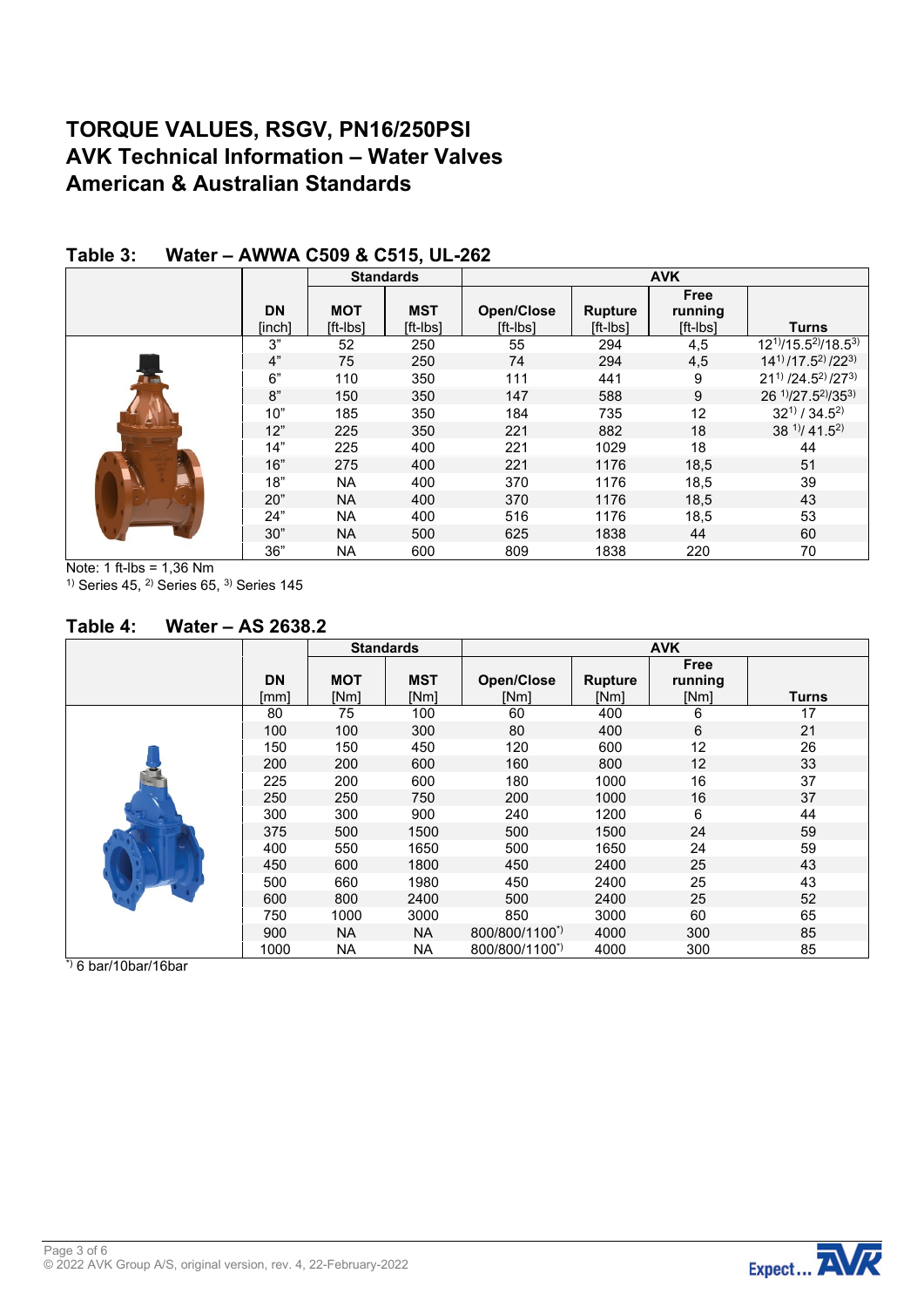# **TORQUE VALUES, RSGV, PN16/250PSI AVK Technical Information – Water Valves European design**

### **Table 5.1: Water – Service Connection Valves (RSGV) Ductile iron Series 03, Brass Series 16**

|               |                   |                           | <b>AVK</b>             |              |              |
|---------------|-------------------|---------------------------|------------------------|--------------|--------------|
|               | <b>DN</b><br>[mm] | <b>Open/Close</b><br>[Nm] | <b>Rupture</b><br>[Nm] | Free<br>[Nm] | <b>Turns</b> |
|               | 25                | 40                        | 200                    | 3            |              |
|               | 32                | 45                        | 200                    | 3            | 9            |
|               | 40                | 50                        | 200                    |              | 11           |
| of REAL BROAD | 50                | 50                        | 200                    |              | 14           |

### **Table 5.2: Water – Service Connection Valves (RSGV) POM series 16**

|                   |                           | <b>AVK</b>             |                     |              |
|-------------------|---------------------------|------------------------|---------------------|--------------|
| <b>DN</b><br>[mm] | <b>Open/Close</b><br>[Nm] | <b>Rupture</b><br>[Nm] | <b>Free</b><br>[Nm] | <b>Turns</b> |
| 25                | 40                        | 200                    |                     |              |
| 32                | 40                        | 200                    | 3                   |              |
| 40                | 40                        | 200                    |                     |              |
| 50                | 40                        | 200                    | 4                   | 14           |

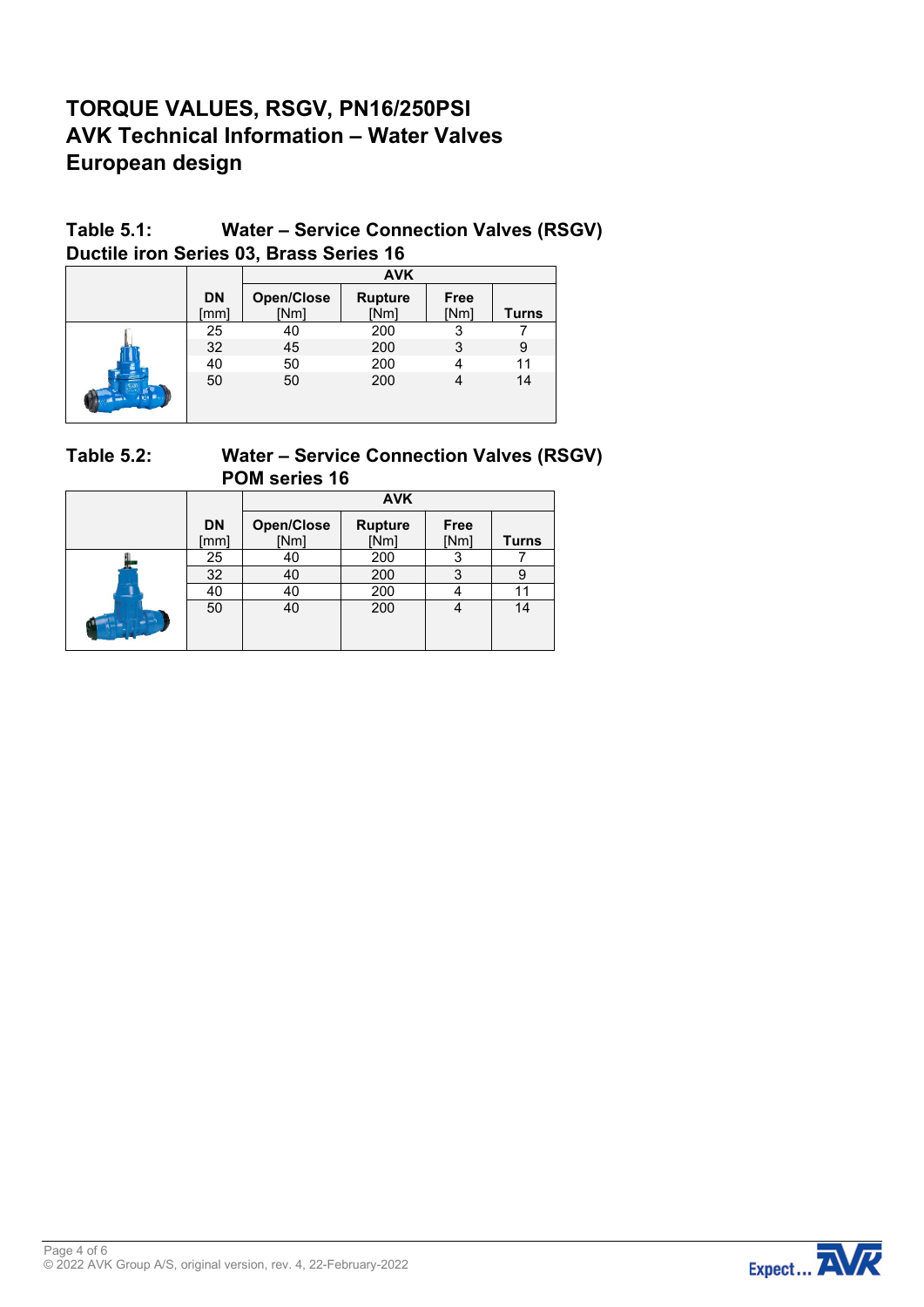# **TORQUE VALUES, MSGV, PN16 AVK Technical Information – Water Valves European Standards**

|                         |                   |       |       |       |       | Open/Close [Nm] |        |        |       |
|-------------------------|-------------------|-------|-------|-------|-------|-----------------|--------|--------|-------|
|                         | <b>DN</b><br>[mm] | 2 bar | 4 bar | 6 bar | 8 bar | 10 bar          | 12 bar | 14 bar | 16bar |
|                         | 350               | 50    | 100   | 160   | 210   | 270             | 320    | 380    | 430   |
|                         | 400               | 100   | 170   | 250   | 320   | 400             | 470    | 550    | 630   |
|                         | 450               | 90    | 190   | 300   | 400   | 510             | 620    | 720    | 830   |
|                         | 500               | 90    | 200   | 310   | 420   | 530             | 640    | 750    | 860   |
|                         | 600               | 230   | 370   | 500   | 640   | 780             | 920    | 1060   | 1200  |
|                         | 700               | 390   | 640   | 880   | 1120  | 1370            | 1610   | 1850   | 2100  |
|                         | 800               | 590   | 940   | 1280  | 1630  | 1970            | 2320   | 2660   | 3010  |
|                         | 900               | 690   | 1030  | 1370  | 1710  | 2050            | 2380   | 2720   | 3060  |
|                         | 1000              | 780   | 1260  | 1740  | 2220  | 2690            | 3170   | 3650   | 4130  |
|                         | 1200              | 1860  | 2850  | 3840  | 4840  | 5830            | 6820   | 7810   | 8800  |
| DN350-450<br>DN700-1200 |                   |       |       |       |       |                 |        |        |       |

### **Table 6: Water - Metal Seated Gate Valves, EN 1074-2 Annex A**